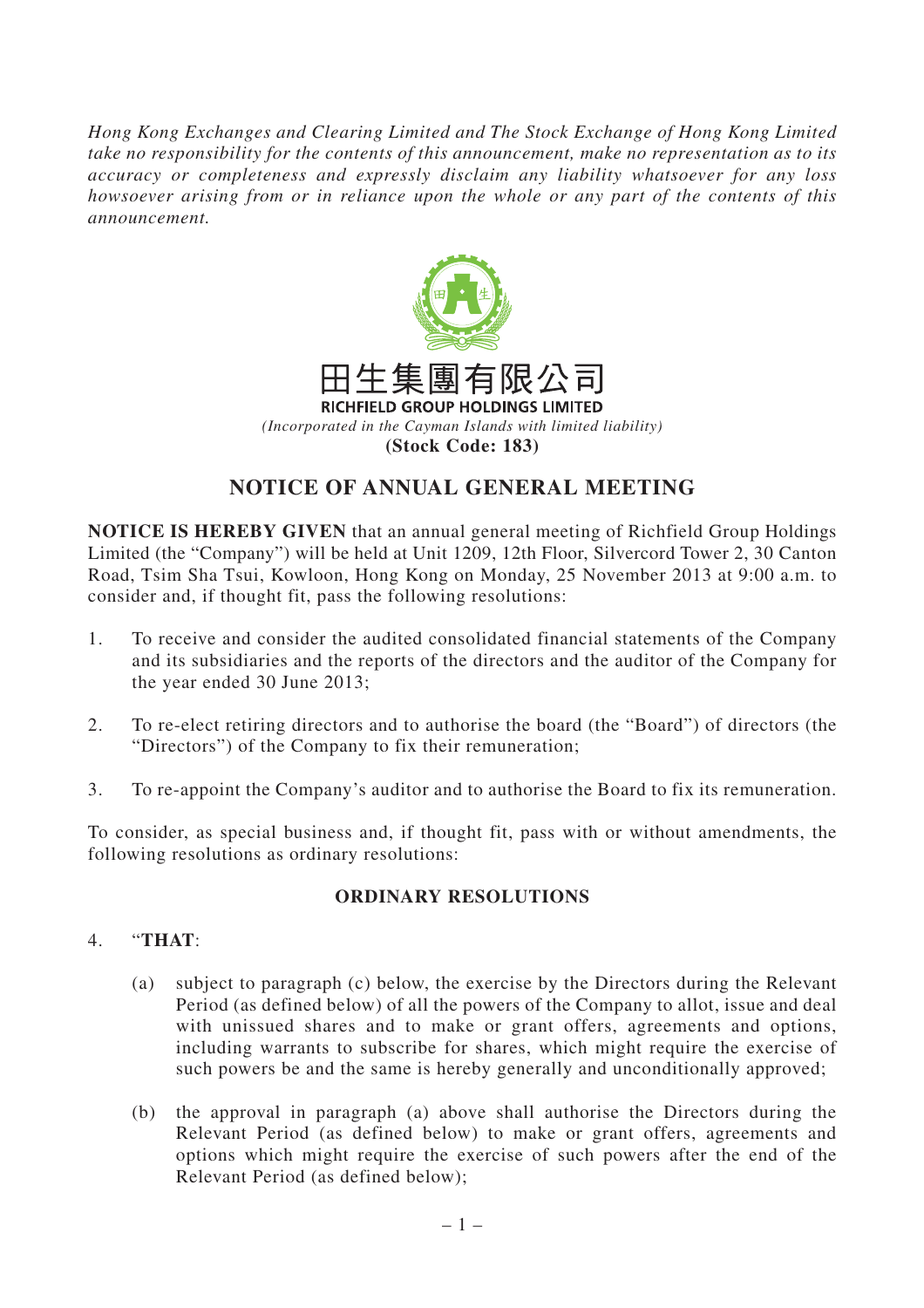- (c) the aggregate nominal amount of share capital allotted or agreed conditionally or unconditionally to be allotted (whether pursuant to options or otherwise) by the Directors pursuant to the approval in paragraph (a) above, otherwise than pursuant to (i) a Rights Issue (as defined below); or (ii) the exercise of any options granted under the share option scheme of the Company; or (iii) any scrip dividend or similar arrangements providing for the allotment and issue of shares in lieu of the whole or part of a dividend on shares in accordance with the articles of association of the Company in force from time to time; or (iv) any issue of shares upon the exercise of rights of subscription or conversion under the terms of any warrants of the Company or any securities which are convertible into shares, shall not exceed the aggregate of:
	- (aa) 20% of the aggregate nominal amount of the share capital of the Company in issue on the date of the passing of this resolution; and
	- (bb) the aggregate nominal amount of any share capital of the Company repurchased by the Company (if the Directors are so authorised by a separate ordinary resolution of the shareholders of the Company) subsequent to the passing of this resolution up to a maximum equivalent to 10% of the aggregate nominal amount of the share capital of the Company in issue on the date of the passing of this resolution,

and the authority pursuant to paragraph (a) of this resolution shall be limited accordingly; and

(d) for the purposes of this resolution:

"Relevant Period" means the period from the date of the passing of this resolution until whichever is the earliest of:

- (i) the conclusion of the next annual general meeting of the Company;
- (ii) the expiration of the period within which the next annual general meeting of the Company is required by the articles of association of the Company, the Companies Law, Cap. 22 (Law 3 of 1961, as consolidated or revised) of the Cayman Islands (the "Companies Law"), or any other applicable law of the Cayman Islands to be held; and
- (iii) the passing of an ordinary resolution by the shareholders of the Company in general meeting revoking or varying the authority given to the Directors by this resolution;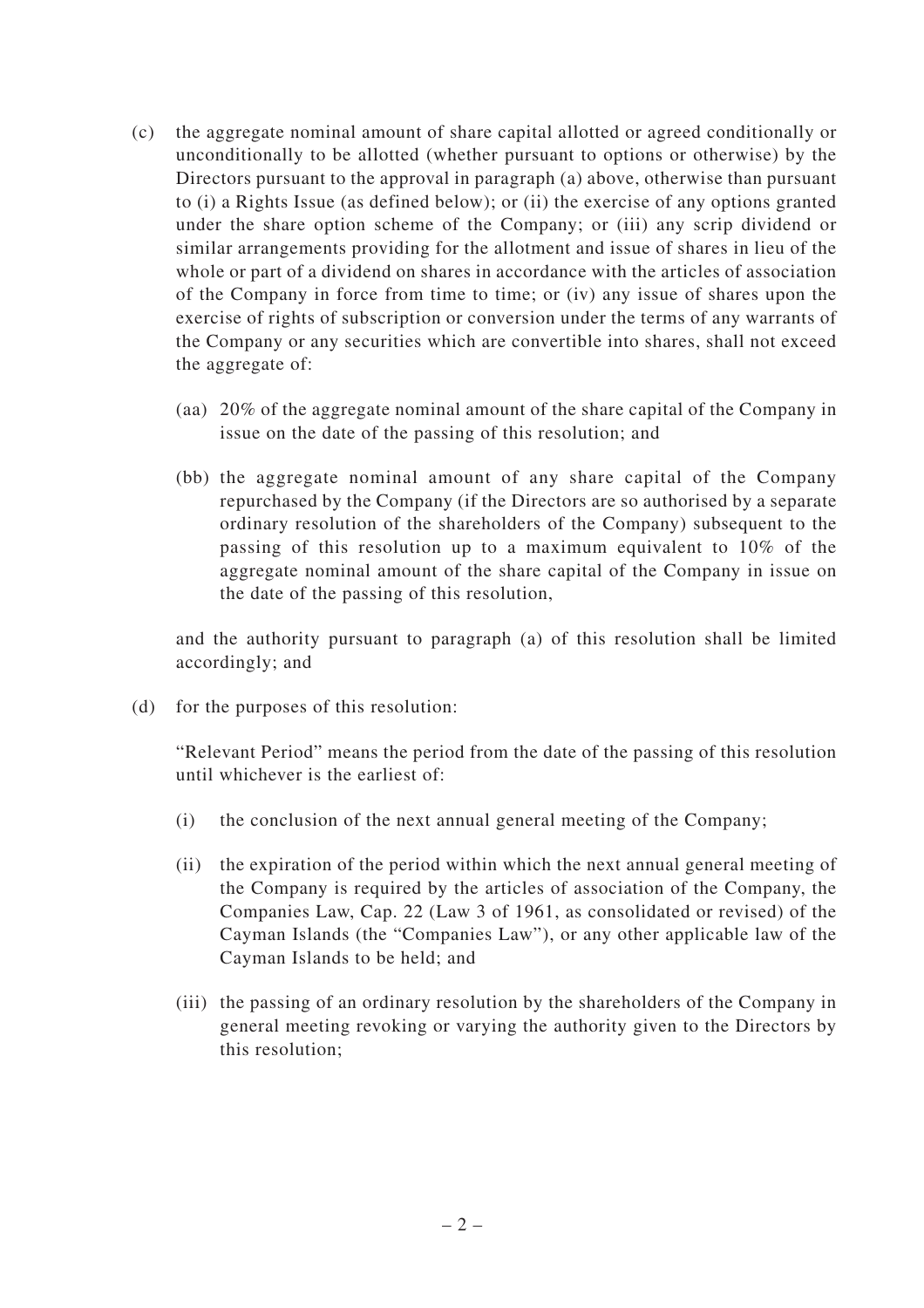"Rights Issue" means an offer of shares, or offer or issue of warrants, options or other securities giving rights to subscribe for shares open for a period fixed by the Directors to holders of shares on the register on a fixed record date in proportion to their then holdings of shares (subject to such exclusion or other arrangements as the Directors may deem necessary or expedient in relation to fractional entitlements, or having regard to any restrictions or obligations under the laws of, or the requirements of, or the expense or delay which may be involved in determining the existence or extent of any restrictions or obligations under the laws of, or the requirements of, any jurisdiction outside Hong Kong or any recognised regulatory body or any stock exchange outside Hong Kong)."

## 5. "**THAT**:

- (a) the exercise by the Directors during the Relevant Period (as defined below) of all powers of the Company to purchase the issued shares of the Company on The Stock Exchange of Hong Kong Limited (the "Stock Exchange") or any other stock exchange on which the shares may be listed and recognised by the Securities and Futures Commission and the Stock Exchange for such purpose, and otherwise in accordance with the rules and regulations of the Securities and Futures Commission, the Stock Exchange, the Companies Law and all other applicable laws in this regard, be and the same is hereby generally and unconditionally approved;
- (b) the aggregate nominal amount of shares which may be purchased by the Company pursuant to the approval in paragraph (a) during the Relevant Period (as defined below) shall not exceed 10% of the aggregate nominal amount of the issued share capital of the Company as at the date of the passing of this resolution and the authority pursuant to paragraph (a) of this resolution shall be limited accordingly; and
- (c) for the purposes of this resolution, "Relevant Period" means the period from the date of the passing of this resolution until whichever is the earliest of:
	- (i) the conclusion of the next annual general meeting of the Company;
	- (ii) the expiration of the period within which the next annual general meeting of the Company is required by the articles of association of the Company, the Companies Law, or any other applicable law of the Cayman Islands to be held; and
	- (iii) the passing of an ordinary resolution by the shareholders of the Company in general meeting revoking or varying the authority given to the Directors by this resolution."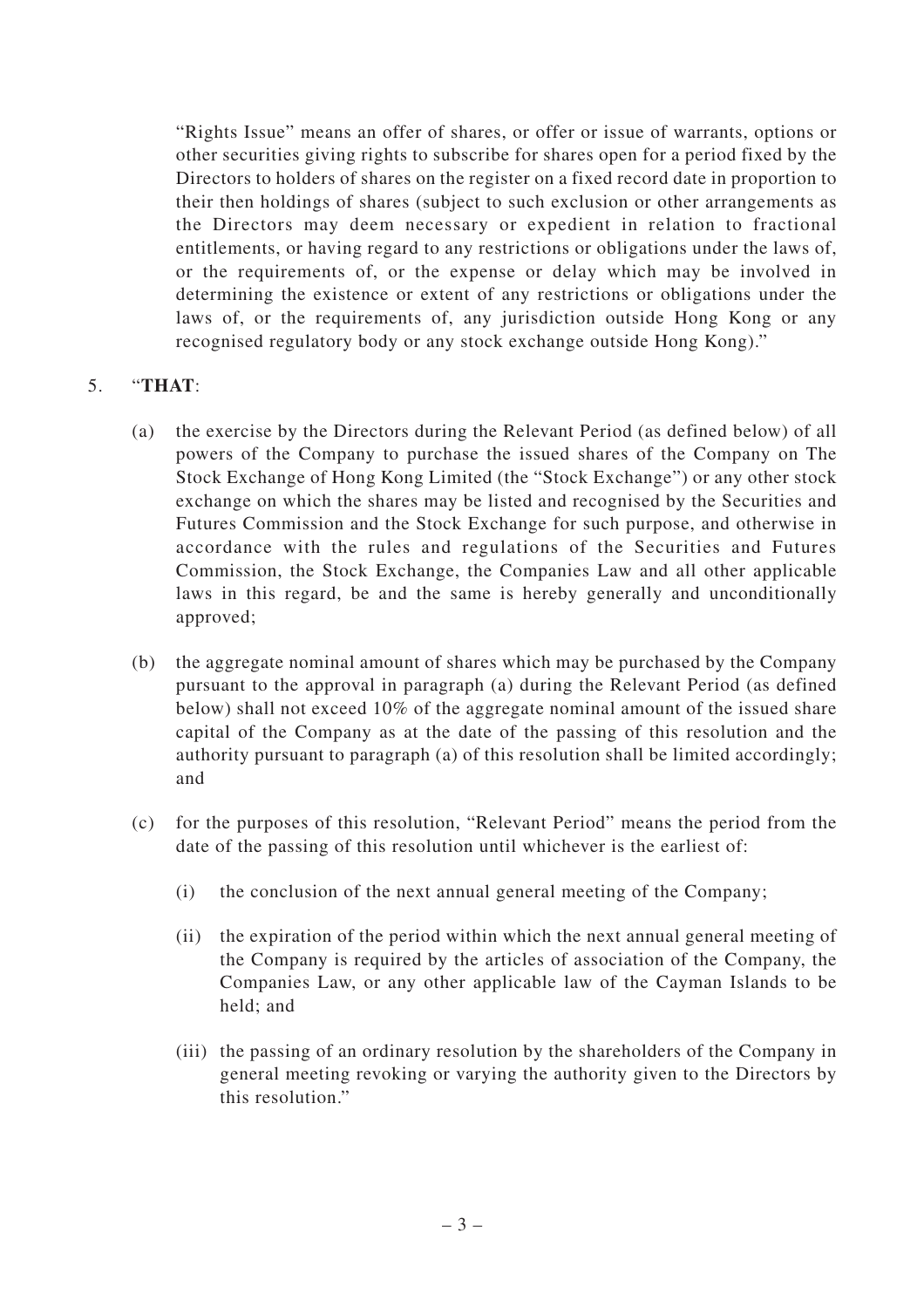6. "**THAT** the Directors be and are hereby authorised to exercise the authority referred to in paragraph (a) of resolution no. 4 above in respect of the share capital of the Company referred to in sub-paragraph (bb) of paragraph (c) of such resolution."

> By order of the Board of **Richfield Group Holdings Limited Lee Wing Yin** *Executive Director*

Hong Kong, 25 October 2013

*Registered office:* Cricket Square Hutchins Drive P.O. Box 2681 Grand Cayman KY1-1111 Cayman Islands

*Head office and principal place of business in Hong Kong:* Unit 1209, 12/F. Silvercord Tower 2 30 Canton Road Tsim Sha Tsui Hong Kong

*Notes:*

- 1. A member entitled to attend and vote at the annual general meeting of the Company convened by the above notice is entitled to appoint one or more proxy to attend and, subject to the provisions of the articles of association of the Company, to vote on his behalf. A proxy need not be a member of the Company but must be present in person at the annual general meeting to represent the member. If more than one proxy is so appointed, the appointment shall specify the number and class of shares in respect of which each such proxy is so appointed.
- 2. In order to be valid, the form of proxy must be deposited together with a power of attorney or other authority, if any, under which it is signed or a notarially certified copy of that power or authority, at the offices of the Company's branch share registrar and transfer office in Hong Kong, Tricor Tengis Limited at 26th Floor, Tesbury Centre, 28 Queen's Road East, Wanchai, Hong Kong not less than 48 hours before the time for holding the meeting or any adjourned meeting. Completion and return of a form of proxy will not preclude a shareholder of the Company from attending in person and voting at the annual general meeting or any adjournment thereof, should he so wish.
- 3. The register of members of the Company will be closed from Wednesday, 20 November 2013 to Monday, 25 November 2013 both days inclusive, during which period no transfers of shares shall be effected. In order to qualify for attending the forthcoming annual general meeting of the Company, all transfers of shares, accompanied by the relevant share certificates and transfer forms, must be lodged with the Company's Hong Kong branch share registrar, Tricor Tengis Limited at 26th Floor, Tesbury Centre, 28 Queen's Road East, Wanchai, Hong Kong for registration not later than 4:30 p.m. on Tuesday, 19 November 2013.